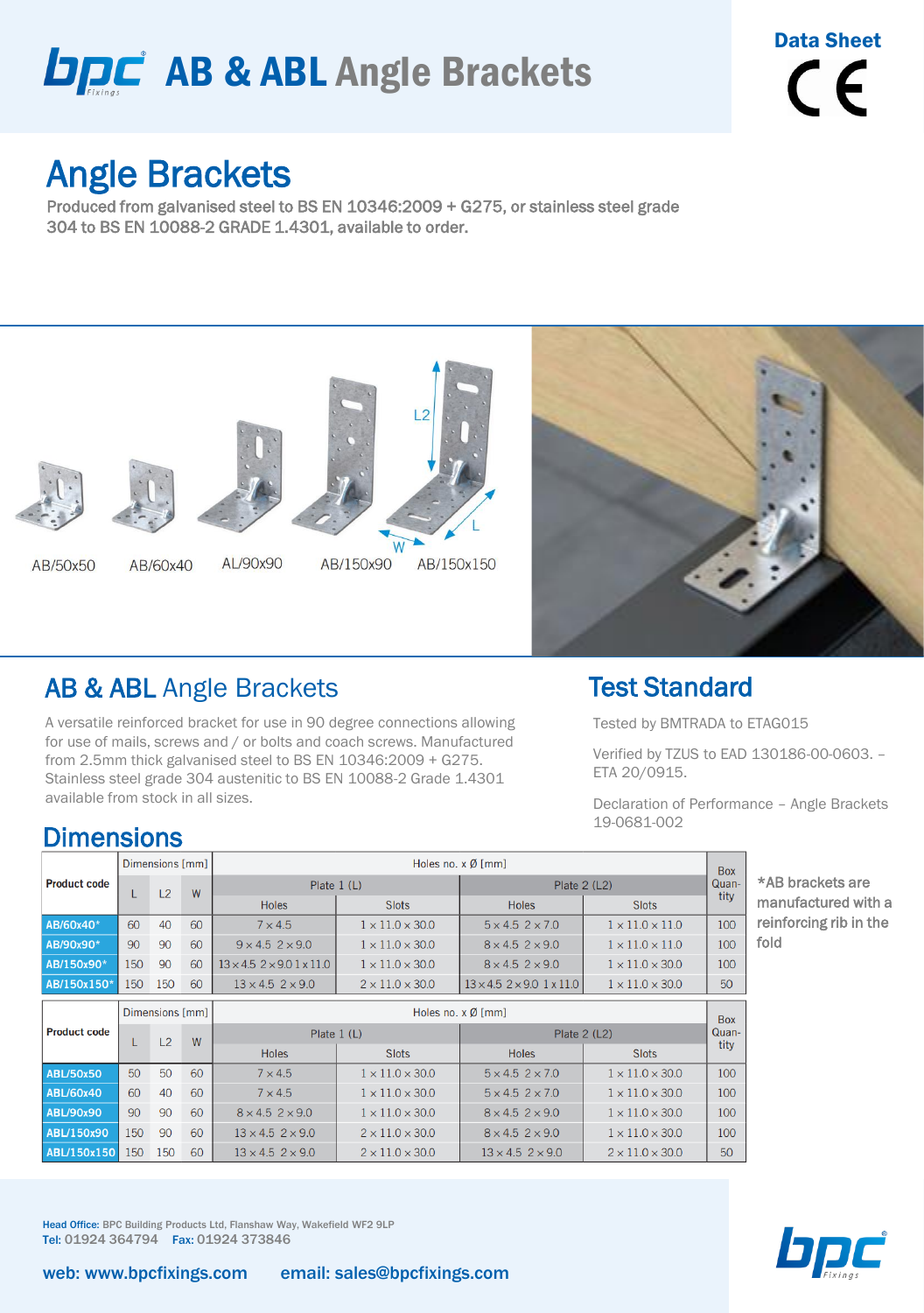# **DDC** AB & ABL Angle Brackets

### Load Data

These properties should be used for design in accordance with EN 1995-1-1:2004/A1 (Eurocode 5) or an appropriate national code. The load-carrying capacities have been derived by calculation or design assisted by testing or by testing.

| <b>Product code</b> |                        | Characteristic Capacity [kN] - Per pair |           |                     |           |           |                        |           |             |                     |           |           |                     |                   |           |                     |           |           |
|---------------------|------------------------|-----------------------------------------|-----------|---------------------|-----------|-----------|------------------------|-----------|-------------|---------------------|-----------|-----------|---------------------|-------------------|-----------|---------------------|-----------|-----------|
|                     | C <sub>16</sub> timber |                                         |           |                     |           |           | C <sub>24</sub> timber |           |             |                     |           |           | TR26 timber         |                   |           |                     |           |           |
|                     | <b>Type A nails</b>    |                                         |           | <b>Type B nails</b> |           |           | <b>Type A nails</b>    |           |             | <b>Type B nails</b> |           |           | <b>Type A nails</b> |                   |           | <b>Type B nails</b> |           |           |
|                     | $F_{X,k}$              | $F_{V,K}$                               | $F_{Z,K}$ | $F_{X,K}$           | $F_{V,k}$ | $F_{Z,k}$ | $F_{X,K}$              | $F_{y,k}$ | $F_{Z,k}$ ' | $F_{X,k}$           | $F_{y,k}$ | $F_{Z,k}$ | $F_{X,k}$           | F <sub>y, k</sub> | $F_{Z,k}$ | $F_{X,K}$           | $F_{V,K}$ | $F_{Z,k}$ |
| AB/60x40            | 4.10                   | 2.09                                    | 5.67      | 4.78 3.81           |           | 7.59      | 4.54                   | 2.36      | 6.31        | 5.31                | 4.14      | 7.53      | 4.76                | 2.49              | 6.63      | 5.58                | 4.26      | 7.86      |
| AB/90x90            | 8.26                   | 2.75                                    | 7.84      | 9.65                | 4.62      | 8.77      | 9.15                   | 3.49      |             | 8.64   10.72        | 4.90      | 9.34      | 9.59                | 3.60              | 8.83      | 11.25               | 5.04      | 9.55      |
| AB/150x90           | 8.26                   | 2.96                                    | 7.95      | 9.65                | 4.62      | 8.77      | 9.15                   | 3.49      |             | 8.64 10.72 4.90     |           | 9.34      | 9.59                | 3.60              | 8.83      | 11.25               | 5.04      | 9.55      |
| AB/150x150          | 8.26                   | 3.38                                    | 8.15      | 9.65                | 4.62      | 8.77      | 9.15                   | 3.49      |             | 8.64   10.72        | 4.90      | 9.34      | 9.59                | 3.60              | 8.83      | 11.25               | 5.04      | 9.55      |

| <b>Product code</b> |                        | Characteristic Capacity [kN] - Per pair |           |              |           |           |                        |           |           |                     |           |           |              |           |           |              |                  |           |
|---------------------|------------------------|-----------------------------------------|-----------|--------------|-----------|-----------|------------------------|-----------|-----------|---------------------|-----------|-----------|--------------|-----------|-----------|--------------|------------------|-----------|
|                     | C <sub>16</sub> timber |                                         |           |              |           |           | C <sub>24</sub> timber |           |           |                     |           |           | TR26 timber  |           |           |              |                  |           |
|                     | <b>Type A nails</b>    |                                         |           | Type B nails |           |           | <b>Type A nails</b>    |           |           | <b>Type B nails</b> |           |           | Type A nails |           |           | Type B nails |                  |           |
|                     | $F_{X,k}$              | t <sub>v.k</sub>                        | $F_{Z,k}$ | $F_{X,k}$    | $F_{V,k}$ | $F_{Z,k}$ | $F_{X,k}$              | $F_{V,k}$ | $F_{Z,k}$ | $F_{X,k}$           | $F_{V,k}$ | $F_{Z,k}$ | $F_{X,k}$    | $F_{y,k}$ | $F_{Z,k}$ | $F_{X,k}$    | <sup>F</sup> y,k | $F_{Z,k}$ |
| <b>ABL/50x50</b>    | 3.41                   | 2.09                                    | 5.67      | 3.99         | 3.81      | 7.03      | 3.78                   | 2.36      | 6.31      | 4.43                | 4.30      | 7.72      | 3.96         | 2.49      | 6.63      | 4.65         | 4.55             | 8.06      |
| <b>ABL/60x40</b>    | 4.10                   | 2.09                                    | 5.67      | 4.78         | 3.42      | 6.63      | 4.54                   | 2.36      | 6.31      | 5.31                | 3.66      | 7.29      | 4.76         | 2.49      | 6.63      | 5.58         | 3.78             | 7.62      |
| <b>ABL/90x90</b>    | 8.26                   | 2.88                                    | 7.90      | 9.65         | 4.04      | 8.48      | 9.15                   | 3.09      |           | 8.43 10.72 4.32     |           | 9.05      | 9.59         | 3.19      | 8.62      | 11.25        | 4.46             | 9.25      |
| <b>ABL/150x90</b>   | 8.26                   | 2.88                                    | 7.90      | 9.65         | 4.07      | 8.50      | 9.15                   | 3.09      |           | 8.43 10.72 4.36     |           | 9.07      | 9.59         | 3.19      | 8.62      | 11.25        | 4.50             | 9.27      |
| <b>ABL/150x150</b>  | 8.26                   | 2.88                                    | 7.90      | 9.65         | 4.07      | 8.50      | 9.15                   | 3.09      |           | 8.43 10.72 4.36     |           | 9.07      | 9.59         | 3.19      | 8.62      | 11.25        | 4.50             | 9.27      |

The characteristics load-carrying capacities stated above refer to brackets used in pairs, in timber to timber connectors.

### **Fixings**

Values are also valid for bolted connections. The header thickness should be checked by an engineer. Fix using either Type A, 30 x 3.75mm Sherardised Square Twist Nails OR Type B, 35 x 3.75mm Sherardised Square Twist nails in all pre-punched holes.

| <b>Type</b> | <b>Description</b>                                                                       | $d^{\,1}$<br>(mm) | (mm) | $f_{\rm ax,k}$ <sup>2</sup><br>$(N/mm2)$ (N/mm <sup>2</sup> ) |     |
|-------------|------------------------------------------------------------------------------------------|-------------------|------|---------------------------------------------------------------|-----|
|             | Square twist nails<br>Sherardized finish<br>Normally supplied loose for manual<br>fixing | 3.4               | 30   | 4.78                                                          | 600 |
| В           | Square twist nails<br>Sherardized finish<br>Normally supplied collated for a nail<br>gun | 3.4               | 35   | 4.3                                                           | 700 |

This diameter is the minimum cross-section dimension in accordance with EN 14592. Square twist nails are often described in the market by their largest cross-section dimension, so that a 3.4 mm diameter nail will be sold as being 3.75 mm diameter

<sup>2</sup> In timber with a characteristic density  $\rho_k$  of 350 kg/m<sup>3</sup>, i.e. C24 timber. At other values of  $\rho_k$  the value is modified so  $f_{\text{axk}} = f_{\text{axk}} \cdot \min\left(\frac{\rho_k}{\text{250}}, 1.1\right)$ 

Head Office: BPC Building Products Ltd, Flanshaw Way, Wakefield WF2 9LP Tel: 01924 364794 Fax: 01924 373846